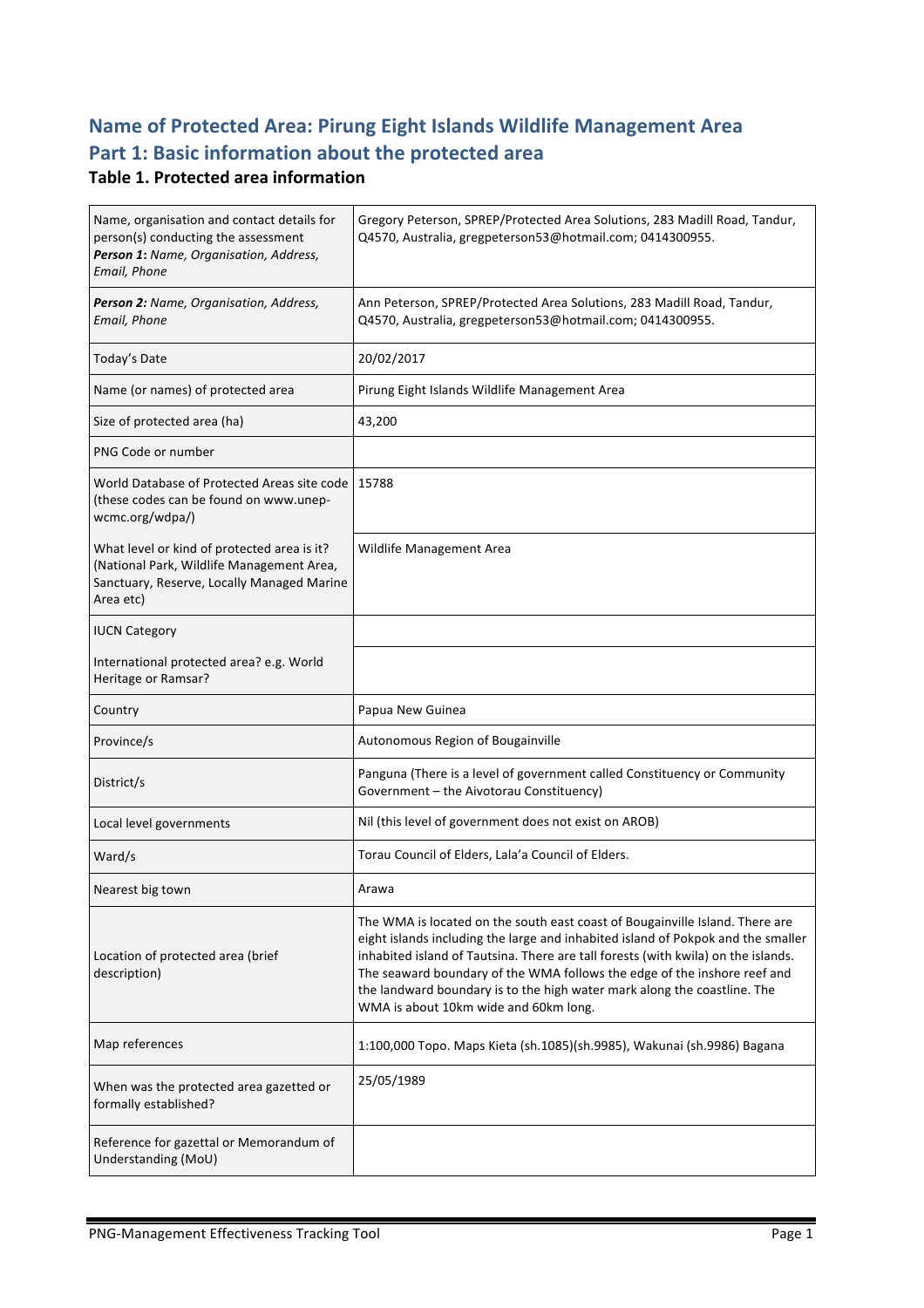| Who owns the protected area? please enter<br>Government Private Community/ customary<br>landowners, private, Other (name) and<br>include Clan name(s)          | Customary landowners; > 13 clans (e.g. Rorovana, 7 and from Paraiano to<br>Donsiro, 6, as well as others). The original settlers travelled from the southern<br>tip of Bougainville in the 1860s and settled in the area.                                                                                                                                                                                                                                                                                                                                                                                                         |  |
|----------------------------------------------------------------------------------------------------------------------------------------------------------------|-----------------------------------------------------------------------------------------------------------------------------------------------------------------------------------------------------------------------------------------------------------------------------------------------------------------------------------------------------------------------------------------------------------------------------------------------------------------------------------------------------------------------------------------------------------------------------------------------------------------------------------|--|
| Number of households living in the<br>protected area                                                                                                           | People live on Pokpok Island in 10 villages. People do not live on other islands.<br>The number of households is unknown.                                                                                                                                                                                                                                                                                                                                                                                                                                                                                                         |  |
| Population size within the protected area                                                                                                                      | Unknown, but approximately a few hundred.                                                                                                                                                                                                                                                                                                                                                                                                                                                                                                                                                                                         |  |
| Who manages the protected area? (e.g.<br>please enter government, customary<br>landowners [add clan names] management<br>committee [how many and what gender]) | There is no management at present and there is no Management Committee.<br>Pirung Community Government managed the WMA before the crisis.                                                                                                                                                                                                                                                                                                                                                                                                                                                                                         |  |
| Total number of staff (this means anyone<br>working on the protected area in paid jobs -<br>whether NGOs, community, rangers or<br>customary landowners        | 0                                                                                                                                                                                                                                                                                                                                                                                                                                                                                                                                                                                                                                 |  |
| Temporary paid workers   0                                                                                                                                     |                                                                                                                                                                                                                                                                                                                                                                                                                                                                                                                                                                                                                                   |  |
| Permanent paid workers   0                                                                                                                                     |                                                                                                                                                                                                                                                                                                                                                                                                                                                                                                                                                                                                                                   |  |
| Annual budget (US\$) - excluding staff salary<br>costs                                                                                                         | 0                                                                                                                                                                                                                                                                                                                                                                                                                                                                                                                                                                                                                                 |  |
| Operational (recurrent) funds                                                                                                                                  | 0                                                                                                                                                                                                                                                                                                                                                                                                                                                                                                                                                                                                                                 |  |
| Project or special funds                                                                                                                                       | 0                                                                                                                                                                                                                                                                                                                                                                                                                                                                                                                                                                                                                                 |  |
| Reason for protected area establishment                                                                                                                        | To protect and control the use of the area by non-customary people and also<br>to protect the subsistence resources within the WMA from over exploitation by<br>clan members. There was an influx of people from different cultures and some<br>of these cultures didn't care for our culture on the coast. They didn't care if<br>they caused problems.                                                                                                                                                                                                                                                                          |  |
| What are the main values for which the area<br>is designated (Fill this out after data sheet 2)                                                                |                                                                                                                                                                                                                                                                                                                                                                                                                                                                                                                                                                                                                                   |  |
| List the primary protected area management<br>objectives (add lines if needed after the<br>most important objectives):<br>Management objective 1               | To protect our resources such as trochus shells, clams and fish as they provide<br>part of our cash income to support members of the community.                                                                                                                                                                                                                                                                                                                                                                                                                                                                                   |  |
| Management objective 2                                                                                                                                         | To protect the wildlife (e.g. pigeons, megapodes and fish).                                                                                                                                                                                                                                                                                                                                                                                                                                                                                                                                                                       |  |
| Management objective 3                                                                                                                                         |                                                                                                                                                                                                                                                                                                                                                                                                                                                                                                                                                                                                                                   |  |
| Number of people involved in answering the<br>assessment questions                                                                                             | 5                                                                                                                                                                                                                                                                                                                                                                                                                                                                                                                                                                                                                                 |  |
| Name/organisation/contact details of<br>people participating in the assessment                                                                                 | Beatrix Oni, Bougainville Environment Bureau, Department of Lands, Physical<br>Planning and Environment Conservation, PO Box 322, Buka, AROB,<br>onibeatrix@gmail.com, +675 79368990; Rooney Solly, Bougainville<br>Environment Bureau, Department of Lands, Physical Planning and Environment<br>Conservation, PO Box 322, Buka, AROB, sollyroomz@gmail.com, 72885282;<br>Mary M. Genu, Uruawa/Rorovana Landowners, Lolotto, Bougainville, Rorouana<br>Village, Panguna District, PO Box 169, Arawa, 72885282; Jude Genu-Sirinai,<br>Uruawa, Rorouana Landowners Association, PO Box 169, Arawa, AROB;<br>Bernard Suruman, CEPA. |  |
| Customary landowners/other community;<br>CEPA, Other national government agency;<br>Provincial govt; local level govt; Protected                               | Customary landowners, Provincial Government and CEPA.                                                                                                                                                                                                                                                                                                                                                                                                                                                                                                                                                                             |  |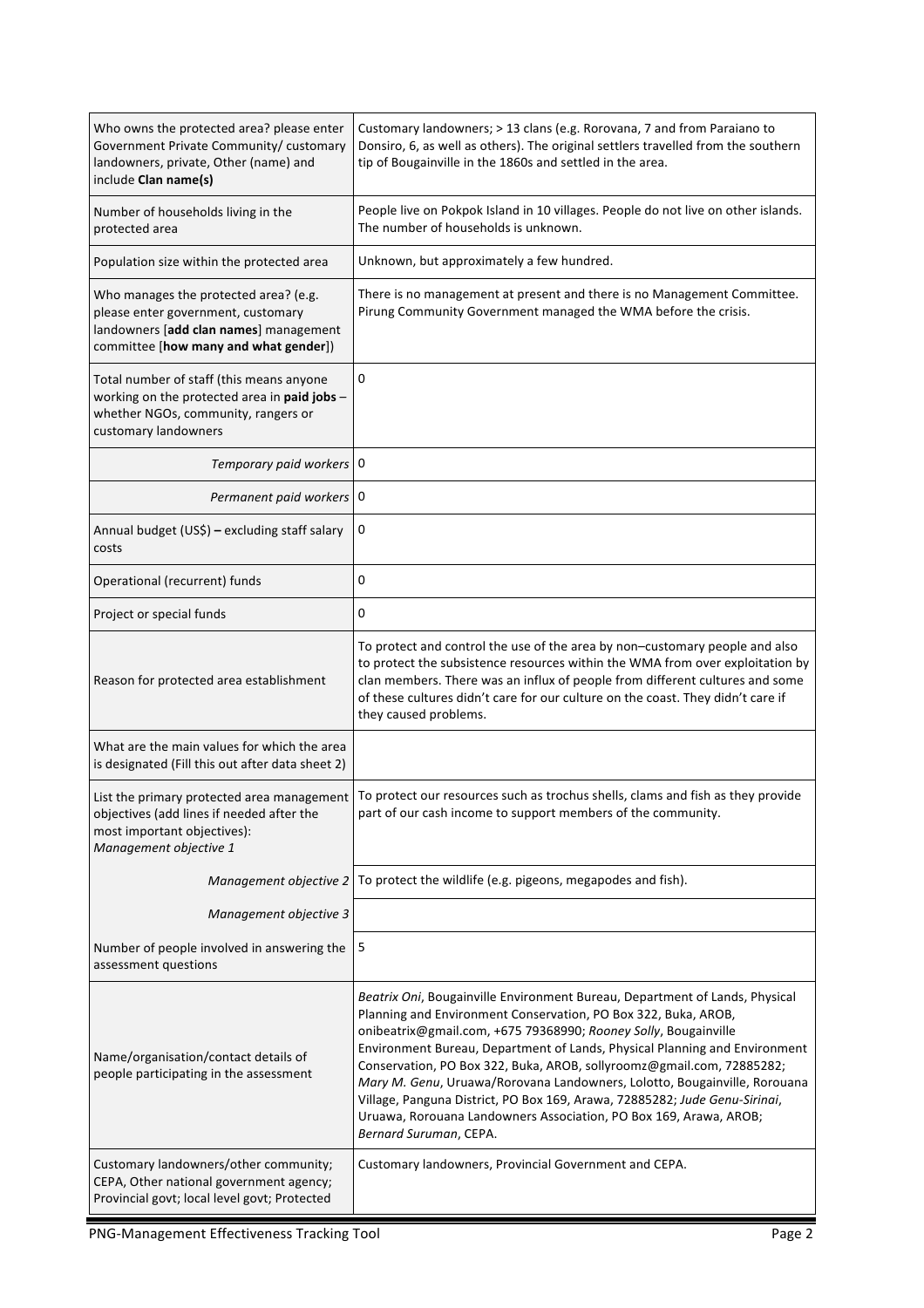| area staff (anyone working on the protected<br>area in paid jobs; NGO; Donors; External<br>experts; Others |                                                                          |
|------------------------------------------------------------------------------------------------------------|--------------------------------------------------------------------------|
| Please note if assessment was carried out in                                                               | SPREP through the PNG Protected Area Assessment Project, which is a      |
| association with a particular project, on                                                                  | component of the GEF Community-based Forest and Coastal Conservation and |
| behalf of an organisation or donor                                                                         | Resource Management Project in PNG.                                      |

### Part 2: What makes this protected area special and important?

Pirung means coastal people and in the Pirung WMA there are important marine resources. We have sea shells (e.g. trochus, clams and cone shells), fish (e.g. red emperor, tuna, sail fish, marlin and diverse reef species), sharks, turtles and birds (e.g. sea gulls, pigeons, herons and megapodes). There are eight islands. One island is sandy and people go there for picnics and recreation and sometimes stay overnight. Five islands have forest and there are good hardwood species (e.g. kwila and others) that are used for building houses. There is also the kerosene tree the timber of which is used for carving and ceremonial purposes and there are plants that are used for medicinal purposes. We have traditional fishing grounds that were founded by our forefathers, including areas for deep sea fishing. There are three ethnic groups, each of which has rights to use the marine resources within its allocated area.

#### Table 2. Key values of the protected area

| No.           | <b>Key values</b>     | <b>Brief description</b>                                                                                                                                                                                                                                                                                                                                                                                                                                                        | <b>Note if endangered</b><br>species or<br>ecosystem (IUCN) |
|---------------|-----------------------|---------------------------------------------------------------------------------------------------------------------------------------------------------------------------------------------------------------------------------------------------------------------------------------------------------------------------------------------------------------------------------------------------------------------------------------------------------------------------------|-------------------------------------------------------------|
| 1             | Marine resources      | Fish (yellow fin tuna, skipjack and red emperor) - tuna are<br>an important source of income as local people sell fresh<br>fish, especially tuna in the market); shell fish (e.g. trochus<br>are sold to generate income); sharks; and turtles (green,<br>hawksbill and leatherback nest on the beaches in the<br>north, although this is rare now). Turtles (mainly<br>leatherbacks) are hunted by inland people and eggs are<br>collected. There are several important reefs. | Leatherback turtles                                         |
| $\mathcal{P}$ | <b>Birds</b>          | Pigeons, herons, sea gulls and megapodes are found on<br>the islands and many are hunted, especially the pigeons.<br>Megapode eggs are used as a protein source.                                                                                                                                                                                                                                                                                                                |                                                             |
| 3             | Sandy beaches         | These are located in the northern coastal area and on<br>some of the small islands. They are important for<br>recreational purposes.                                                                                                                                                                                                                                                                                                                                            |                                                             |
| 4             | Forest on the islands | Five of the islands are forested. The trees are used for<br>building material and some trees have cultural importance<br>and are used in carvings and traditional medicines.                                                                                                                                                                                                                                                                                                    |                                                             |

#### Table 3. Checklist of values/benefits

Not important 0; Important 1; Very important 2; Don't know DK

| How important is the protected area for each | <b>Score</b> | <b>Comment</b>                                                  |
|----------------------------------------------|--------------|-----------------------------------------------------------------|
| of the listed values/benefits?               | (0,1,2, DK)  |                                                                 |
| 1. Biodiversity $-$ the presence of many     |              | There are many marine species e.g. turtles, fish, shells, clams |
| different kinds of plants, animals and       |              | and birds. People use the marine resources for their            |
| ecosystems                                   |              | subsistence living (e.g. tuna, trochus shells).                 |
| 2. Presence of rare, threatened, or          |              | Turtles (leatherback, hawksbill), kwila (which is               |
| endangered species (plants and animals)      |              | disappearing), megapodes and tuna (which is seasonal and        |
|                                              |              | the numbers are declining).                                     |
| 3. Ecosystems (e.g. wetlands, grasslands,    |              | Reef ecosystems are important and extensive.                    |
| coral reefs etc) that are rare because they  |              |                                                                 |
| have been cleared or destroyed in other      |              |                                                                 |
| areas                                        |              |                                                                 |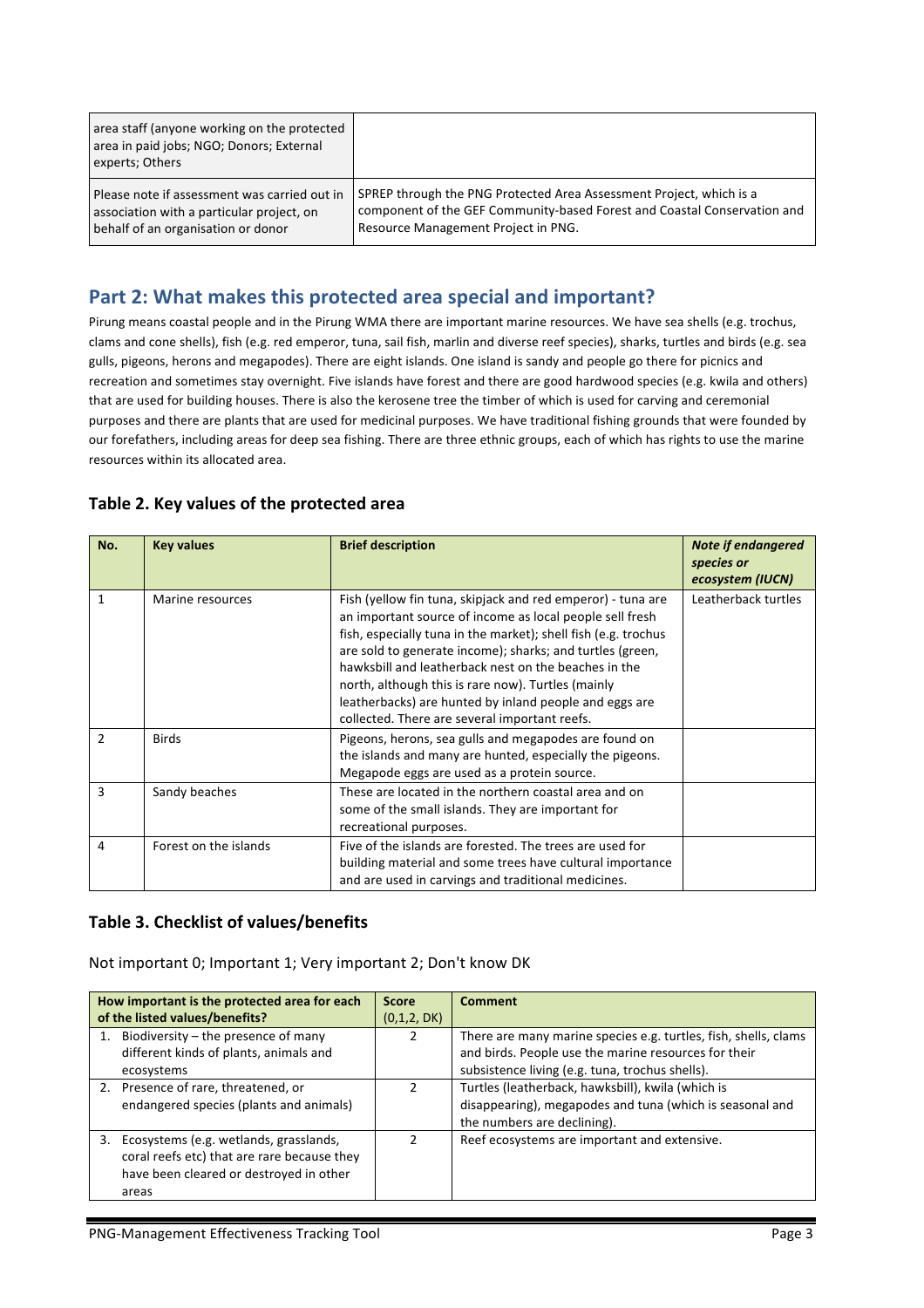| 4. Protecting clean, fresh water                                                                        | $\overline{2}$ | Clean water is very important on Pokpok Island where water<br>is obtained from rivers that flow from the mountains on the<br>island.                                                                                                                                                                                                                                                                                                                                                                                                                                                                                                                                                            |  |  |
|---------------------------------------------------------------------------------------------------------|----------------|-------------------------------------------------------------------------------------------------------------------------------------------------------------------------------------------------------------------------------------------------------------------------------------------------------------------------------------------------------------------------------------------------------------------------------------------------------------------------------------------------------------------------------------------------------------------------------------------------------------------------------------------------------------------------------------------------|--|--|
| 5. Sustaining important species in big enough<br>numbers that they are able to survive here             | $\overline{2}$ |                                                                                                                                                                                                                                                                                                                                                                                                                                                                                                                                                                                                                                                                                                 |  |  |
| 6. Providing a source of employment for local<br>communities now                                        | $\pmb{0}$      | At present there is no employment in the WMA, but this is<br>important for the future.                                                                                                                                                                                                                                                                                                                                                                                                                                                                                                                                                                                                          |  |  |
| 7. Providing resources for local subsistence<br>(food, building materials, medicines etc.)              | $\overline{2}$ | The WMA provides fish and other marine resources and<br>materials for subsistence living.                                                                                                                                                                                                                                                                                                                                                                                                                                                                                                                                                                                                       |  |  |
| 8. Providing community development<br>opportunities through sustainable<br>resource use                 | $\overline{2}$ | People can use the resources of the WMA to improve their<br>living standards, e.g. tuna are sold in the market                                                                                                                                                                                                                                                                                                                                                                                                                                                                                                                                                                                  |  |  |
| 9. Religious or spiritual significance (e.g.<br>tambu places)                                           | $\mathbf{1}$   | There were tambu places - a stone where people got their<br>language from (a sacred area). A giant octopus resides in the<br>marine are near Vito Village and if you go there you will get<br>sick. Clans used to have certain places to bury their dead at<br>sea, but this doesn't happen now due to Christianity. The<br>spirits of the dead are in the sharks. The tradition of<br>teaching young men to be a shark callers is not happening -<br>the skills are not being passed on to the younger generation<br>and these areas are becoming less important. There are two<br>areas that our ancestors used to make clay pots, but people<br>don't use it now (don't make clay pots now). |  |  |
| 10. Plant species of high social, cultural, or<br>economic importance                                   | $\overline{2}$ | There are kwila trees that have been there for a long time<br>and are important, and also kerosene wood and seagrass<br>(near some islands).                                                                                                                                                                                                                                                                                                                                                                                                                                                                                                                                                    |  |  |
| 11. Animal species of high social, cultural, or<br>economic importance                                  | $\overline{2}$ | Fish (tuna) and trochus shells are important species as they<br>are sold in the market to supplement living standards.                                                                                                                                                                                                                                                                                                                                                                                                                                                                                                                                                                          |  |  |
| 12. Attractive scenery                                                                                  | $\overline{2}$ | Pirung has beautiful scenery and used to charge a fee for<br>people going to the island for recreational purposes. There<br>are beautiful beaches and reefs.                                                                                                                                                                                                                                                                                                                                                                                                                                                                                                                                    |  |  |
| 13. Tourism now                                                                                         | $\overline{2}$ | Tourism is very important, but there is no tourism now.                                                                                                                                                                                                                                                                                                                                                                                                                                                                                                                                                                                                                                         |  |  |
| 14. Potential value for tourism in the future                                                           | $\overline{2}$ | It is a very beautiful place and has great potential for<br>tourism.                                                                                                                                                                                                                                                                                                                                                                                                                                                                                                                                                                                                                            |  |  |
| 15. Educational and/or scientific value                                                                 | $\overline{2}$ | The WMA is important for educational purposes, but there<br>has been no research undertaken in the WMA.                                                                                                                                                                                                                                                                                                                                                                                                                                                                                                                                                                                         |  |  |
| 16. Maintaining culture and tradition on<br>customary land and passing this on to<br>future generations | $\overline{2}$ | It is important to pass on knowledge and traditions to the<br>younger generation.                                                                                                                                                                                                                                                                                                                                                                                                                                                                                                                                                                                                               |  |  |

### Part 3: What are the threats to the protected area?

#### **Table 4: Threats to the protected area**

- **H High** significance threats are seriously degrading values. This means they are badly damaging some value –it might be a kind of animal or plant, or your traditional gardens
- **M** Medium threats are having some negative impact they are damaging values but not so badly
- **L** Low threats are present but not seriously damaging values
- **0 N/A** where the threat is not present in the protected area or where something is happening but is not threatening the values at all

| Threat type                         | <b>Score</b> | <b>Notes</b>                                                           |
|-------------------------------------|--------------|------------------------------------------------------------------------|
|                                     | (H, M, L, 0) |                                                                        |
| 1.1 Housing and settlement          | н            | There is increased housing and settlement and this produces more       |
|                                     |              | waste (e.g. toilets are overwater) and places pressure on the WMA's    |
|                                     |              | resources.                                                             |
| 1.1a Population increase in the     | н            | The population is growing and there is a shortage of land. The rising  |
| protected area community            |              | population places pressure on the extraction of marine resources (e.g. |
|                                     |              | trochus shells, which are a main income and increased take of fish).   |
| 1.2 Commercial and industrial areas | н            | Chemicals from the Panguna mine still enter the WMA. At and near       |
|                                     |              | the wharf where copper was loaded there are old drums with             |
|                                     |              | chemicals. A power plant and remains from scrap metal. There is a lot  |
|                                     |              | of waste. We want the waste removed - these are legacy issues. There   |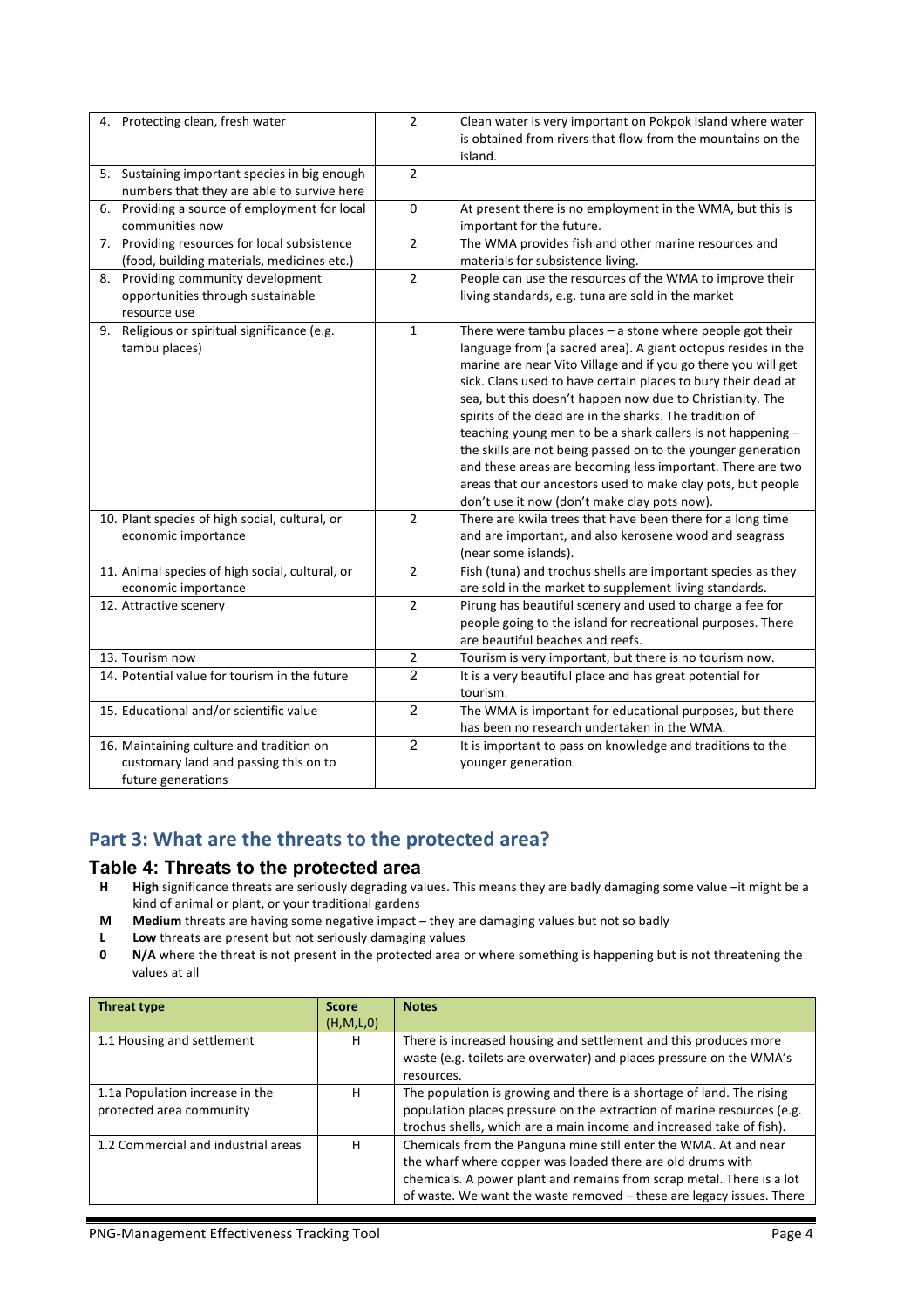| <b>Threat type</b>                                                                                                                     | <b>Score</b> | <b>Notes</b>                                                                                                                                                                                                                                                                                                                                                                                                                                                                                                                                                                                                                       |  |  |
|----------------------------------------------------------------------------------------------------------------------------------------|--------------|------------------------------------------------------------------------------------------------------------------------------------------------------------------------------------------------------------------------------------------------------------------------------------------------------------------------------------------------------------------------------------------------------------------------------------------------------------------------------------------------------------------------------------------------------------------------------------------------------------------------------------|--|--|
|                                                                                                                                        | (H,M,L,0)    |                                                                                                                                                                                                                                                                                                                                                                                                                                                                                                                                                                                                                                    |  |  |
|                                                                                                                                        |              | is a smell in this area and it is suspected that there are deformities as<br>well as cancers and miscarriages that have resulted from this pollution.                                                                                                                                                                                                                                                                                                                                                                                                                                                                              |  |  |
| 1.3 Tourism and recreation                                                                                                             | 0            |                                                                                                                                                                                                                                                                                                                                                                                                                                                                                                                                                                                                                                    |  |  |
| infrastructure                                                                                                                         |              |                                                                                                                                                                                                                                                                                                                                                                                                                                                                                                                                                                                                                                    |  |  |
| 2.1 Customary land owner and                                                                                                           | L            | There are gardens on the islands, but the impact is low.                                                                                                                                                                                                                                                                                                                                                                                                                                                                                                                                                                           |  |  |
| community gardens and small crops                                                                                                      |              |                                                                                                                                                                                                                                                                                                                                                                                                                                                                                                                                                                                                                                    |  |  |
| 2.1a Drug cultivation                                                                                                                  | 0            | Drugs are a problem everywhere, but it is not cultivated in our WMA.                                                                                                                                                                                                                                                                                                                                                                                                                                                                                                                                                               |  |  |
| 2.1b Commercial plantations                                                                                                            | $\mathsf{L}$ | There are commercial coconut and cocoa plantations. The coconut                                                                                                                                                                                                                                                                                                                                                                                                                                                                                                                                                                    |  |  |
|                                                                                                                                        |              | plantation uses pesticides and farmers use fertilisers and there may be<br>some impact on water quality.                                                                                                                                                                                                                                                                                                                                                                                                                                                                                                                           |  |  |
| 2.2 Wood and pulp plantations                                                                                                          | 0            |                                                                                                                                                                                                                                                                                                                                                                                                                                                                                                                                                                                                                                    |  |  |
| 2.3 Livestock farming and grazing                                                                                                      | $\mathbf{L}$ | There are a couple of commercial livestock farms in the north. This has<br>caused the destruction of forest and there is sediment run-off into the<br>WMA.                                                                                                                                                                                                                                                                                                                                                                                                                                                                         |  |  |
| 2.4 Marine and freshwater<br>aquaculture                                                                                               | $\mathbf 0$  |                                                                                                                                                                                                                                                                                                                                                                                                                                                                                                                                                                                                                                    |  |  |
| 3.1 Oil and gas drilling                                                                                                               | 0            |                                                                                                                                                                                                                                                                                                                                                                                                                                                                                                                                                                                                                                    |  |  |
| 3.2 Mining and quarrying                                                                                                               | н            | There is no active mining, but chemicals from the Panguna mine still<br>enter the WMA. There is a wharf where copper was loaded and it is a<br>source of pollution. There is an old power plant, which is full of<br>chemicals that have been dumped on the ground, and also scrap<br>metal. There is a lot of waste material. We want the waste removed.<br>These are legacy issues. There is a smell in this area and it is suspected<br>that there are deformities as well as cancers, miscarriages that have<br>resulted from this.                                                                                            |  |  |
| 3.3 Energy generation                                                                                                                  | L            | Energy is generated from a diesel generator in the township. There has<br>been spillage of oil into the sea.                                                                                                                                                                                                                                                                                                                                                                                                                                                                                                                       |  |  |
| 4.1 Roads and railroads (include<br>road-killed animals)                                                                               | $\mathbf 0$  |                                                                                                                                                                                                                                                                                                                                                                                                                                                                                                                                                                                                                                    |  |  |
| 4.2 Utility and service lines (e.g.<br>electricity cables, telephone lines)                                                            | 0            |                                                                                                                                                                                                                                                                                                                                                                                                                                                                                                                                                                                                                                    |  |  |
| 4.3 Shipping lanes                                                                                                                     | L            | Ships enter the WMA e.g. Bismarck Shipping. There may be accidental<br>damage.                                                                                                                                                                                                                                                                                                                                                                                                                                                                                                                                                     |  |  |
| 4.4 Flight paths                                                                                                                       | 0            |                                                                                                                                                                                                                                                                                                                                                                                                                                                                                                                                                                                                                                    |  |  |
| 5.1 Hunting, killing and collecting<br>terrestrial animals (including killing<br>of animals as a result of<br>human/wildlife conflict) | M            | People hunt birds (e.g. pigeon) for subsistence and sale in the local<br>market. Megapode eggs are taken and they are declining. There needs<br>to be some controls placed on this take.                                                                                                                                                                                                                                                                                                                                                                                                                                           |  |  |
| 5.2 Gathering terrestrial plants or<br>plant products (non-timber)                                                                     | 0            |                                                                                                                                                                                                                                                                                                                                                                                                                                                                                                                                                                                                                                    |  |  |
| 5.3a Logging and wood harvesting<br>for local/customary use                                                                            | $\sf H$      | Timber is cut to make houses and for firewood. There needs to be<br>some controls on timber harvesting.                                                                                                                                                                                                                                                                                                                                                                                                                                                                                                                            |  |  |
| 5.3b Logging and wood harvesting -<br>commercial logging                                                                               | $\mathbf 0$  |                                                                                                                                                                                                                                                                                                                                                                                                                                                                                                                                                                                                                                    |  |  |
| 5.4a Fishing, killing and harvesting<br>aquatic resources for<br>local/customary use                                                   | H            | As the population is increasing there is over-fishing. There is take of<br>tuna, prawns, crayfish, beche de mer and trochus shells. This is a result<br>of customary and non-customary take, (e.g. 3 <sup>rd</sup> parties as well as<br>people from within protected area). These people are not aware and<br>do not respect the protected area. This is causing large impacts e.g.<br>declining fish numbers. The people from one part of the PA may not<br>respect the areas that belong to the other clan owners and may enter<br>their area to take fish and other resources. Turtles are taken for local<br>consumption/use. |  |  |
| 5.4b Fishing, killing and harvesting<br>aquatic resources for commercial<br>use                                                        | M            | There is some commercial tuna fishing vessels/ships entering our area.<br>We don't know how much fish is taken. Trochus shells are sold in the<br>markets (but not turtles).                                                                                                                                                                                                                                                                                                                                                                                                                                                       |  |  |
| 6.1 Recreational activities and<br>tourism                                                                                             | L            | There has been some recreational use e.g. local communities go on<br>picnics to the islands. We have to monitor the impact of these<br>activities.                                                                                                                                                                                                                                                                                                                                                                                                                                                                                 |  |  |
| 6.2 War, civil unrest and military<br>exercises                                                                                        | 0            |                                                                                                                                                                                                                                                                                                                                                                                                                                                                                                                                                                                                                                    |  |  |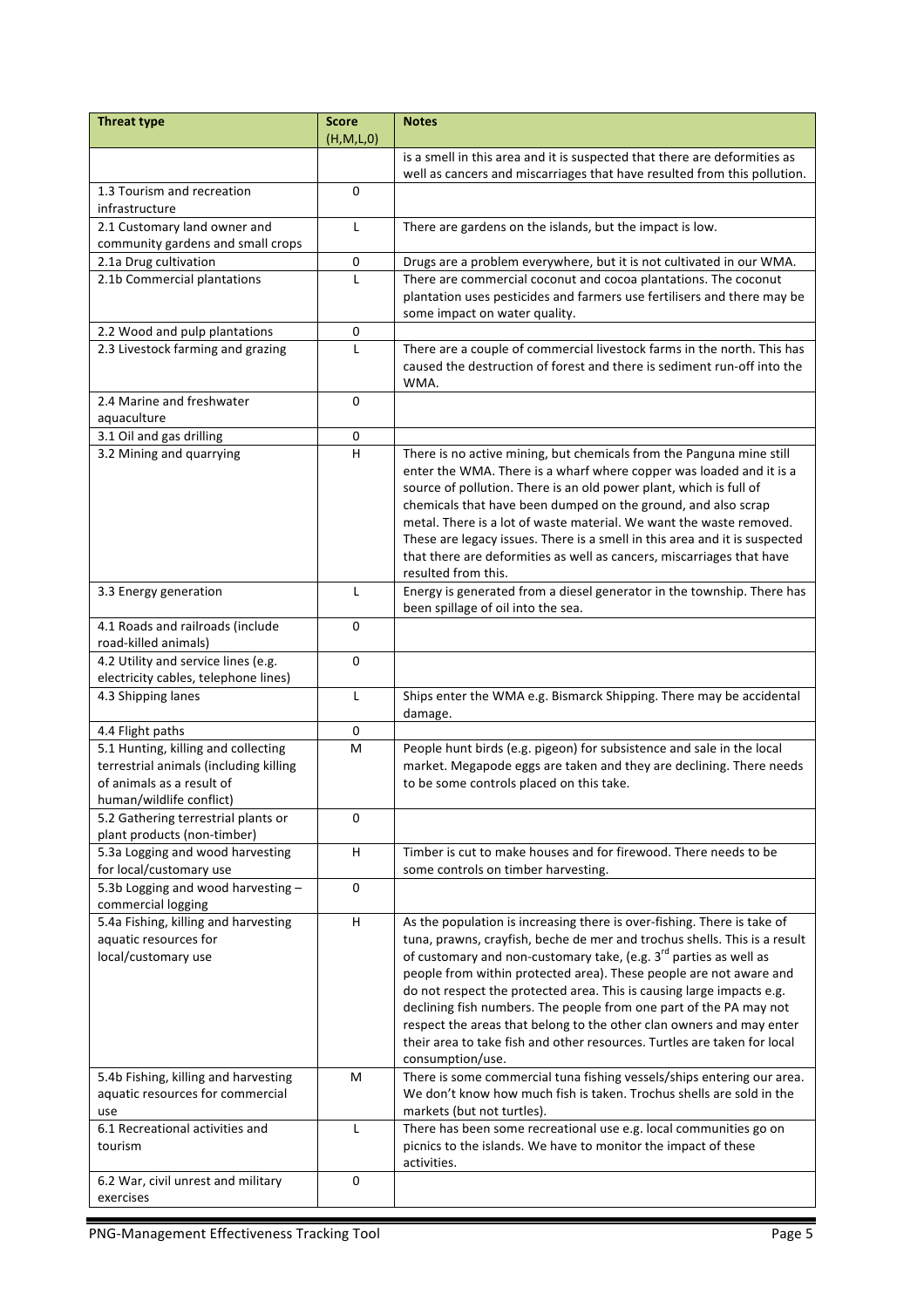| <b>Threat type</b>                             | <b>Score</b>              | <b>Notes</b>                                                                                                                          |  |  |
|------------------------------------------------|---------------------------|---------------------------------------------------------------------------------------------------------------------------------------|--|--|
|                                                | (H,M,L,0)<br>$\Omega$     | We need researchers to come to our WMA and this information will                                                                      |  |  |
| 6.3 Research, education and other              |                           |                                                                                                                                       |  |  |
| work-related activities in protected           |                           | help us to better manage the WMA.                                                                                                     |  |  |
| areas<br>6.4 Activities of protected area      | 0                         |                                                                                                                                       |  |  |
|                                                |                           |                                                                                                                                       |  |  |
| managers (e.g. construction or<br>vehicle use) |                           |                                                                                                                                       |  |  |
| 6.5 Deliberate vandalism, destructive          | 0                         |                                                                                                                                       |  |  |
| activities or threats to protected             |                           |                                                                                                                                       |  |  |
| area staff and visitors                        |                           |                                                                                                                                       |  |  |
| 7.1 Fire and fire suppression                  | 0                         |                                                                                                                                       |  |  |
| (including arson)                              |                           |                                                                                                                                       |  |  |
| 7.2 Dams, hydrological modification            | 0                         |                                                                                                                                       |  |  |
| and water management/use                       |                           |                                                                                                                                       |  |  |
| 7.3a Increased fragmentation within            | $\Omega$                  |                                                                                                                                       |  |  |
| protected area                                 |                           |                                                                                                                                       |  |  |
| 7.3b Isolation from other natural              | $\Omega$                  |                                                                                                                                       |  |  |
| habitat (e.g. deforestation)                   |                           |                                                                                                                                       |  |  |
| 7.3c Other 'edge effects' on park              | L                         | There are impacts from the mine waste and wharf facilities on the                                                                     |  |  |
| values                                         |                           | mainland. Some commercial fishing vessels enter the WMA and may                                                                       |  |  |
|                                                |                           | damage the WMA.                                                                                                                       |  |  |
| 7.3d Loss of keystone species (e.g.            | $\Omega$                  |                                                                                                                                       |  |  |
| top predators, pollinators etc.)               |                           |                                                                                                                                       |  |  |
| 8.1 Pest plants                                | 0                         |                                                                                                                                       |  |  |
| 8.1a Pest animals                              | L                         | Crown of thorns starfish may be present.                                                                                              |  |  |
| 8.1b Diseases such as fungus or                | $\Omega$                  |                                                                                                                                       |  |  |
| viruses that make native plants or             |                           |                                                                                                                                       |  |  |
| animals sick                                   |                           |                                                                                                                                       |  |  |
| 8.2 Introduced genetic material (e.g.          | $\Omega$                  |                                                                                                                                       |  |  |
| genetically modified organisms)                |                           |                                                                                                                                       |  |  |
| 9.1 Household sewage and urban                 | H                         | There are over-water toilets and other effluent that enters the WMA                                                                   |  |  |
| waste water                                    |                           | (from Arawa and the islands).                                                                                                         |  |  |
| 9.1a Sewage and waste water from               | $\Omega$                  |                                                                                                                                       |  |  |
| protected area facilities                      |                           |                                                                                                                                       |  |  |
| 9.2 Industrial, mining and military            | H                         | This mainly arises from the previous mining activity as the remains of                                                                |  |  |
| effluents                                      |                           | mining have not been appropriately treated.                                                                                           |  |  |
| 9.3 Agricultural and forestry                  | L                         | The effluent (e.g. pesticides) is mainly from the cocoa plantations.                                                                  |  |  |
| effluents (e.g. excess fertilizers or          |                           |                                                                                                                                       |  |  |
| pesticides)                                    |                           |                                                                                                                                       |  |  |
| 9.4 Garbage and solid waste                    | L                         | There is some garbage from the settlements that enters the WMA.                                                                       |  |  |
| 9.5 Air-borne pollutants                       | M                         | There is a smell from the rusting fuel drums and other material and                                                                   |  |  |
|                                                |                           | these are dangerous chemicals (this is risky).                                                                                        |  |  |
| 9.6 Excess energy (e.g. heat                   | $\mathbf 0$               |                                                                                                                                       |  |  |
| pollution, lights etc.)                        |                           |                                                                                                                                       |  |  |
| 10.1 Volcanoes                                 | Г                         | The WMA is close to an active volcano (Mt Bagana) and there is                                                                        |  |  |
|                                                |                           | potential for impact.                                                                                                                 |  |  |
| 10.2 Earthquakes/Tsunamis                      | $\boldsymbol{\mathsf{H}}$ | We recently experienced a major earthquake (level 8 on Richter scale)                                                                 |  |  |
|                                                |                           | and this has the potential to impact on the WMA.                                                                                      |  |  |
| 10.3 Avalanches/Landslides                     | L                         |                                                                                                                                       |  |  |
| 10.4 Erosion and siltation/                    | M                         | There is erosion along the northern extent of the WMA. This is caused                                                                 |  |  |
| deposition (e.g. shoreline or riverbed         |                           | by wave erosion (due to higher sea levels) and river erosion (from                                                                    |  |  |
| changes)                                       | H                         | greater storm activity).                                                                                                              |  |  |
| 11.1 Habitat shifting and alteration           |                           | There are rising sea levels; change of breeding grounds for crabs in the                                                              |  |  |
|                                                |                           | mangrove areas (moved to another habitat that has mud rather than<br>sand); and fresh water shells have also moved due to a change in |  |  |
|                                                |                           | habitat.                                                                                                                              |  |  |
| 11.2 Droughts                                  | M                         | We have experienced droughts. This increases the incidence of fire                                                                    |  |  |
|                                                |                           | that can destroy the forest on the islands.                                                                                           |  |  |
| 11.3 Temperature extremes                      | L                         | We experience the heat $-$ it is hotter.                                                                                              |  |  |
| 11.4 Storms and flooding                       | Н                         | More severe storms are felt. The main impact is on coastal erosion and                                                                |  |  |
|                                                |                           | flooding.                                                                                                                             |  |  |
| 11.5 Coral bleaching                           | Г                         | There is some coral bleaching (perhaps 5-10% of the reef).                                                                            |  |  |
|                                                |                           |                                                                                                                                       |  |  |

PNG-Management Effectiveness Tracking Tool **Page 6** Page 6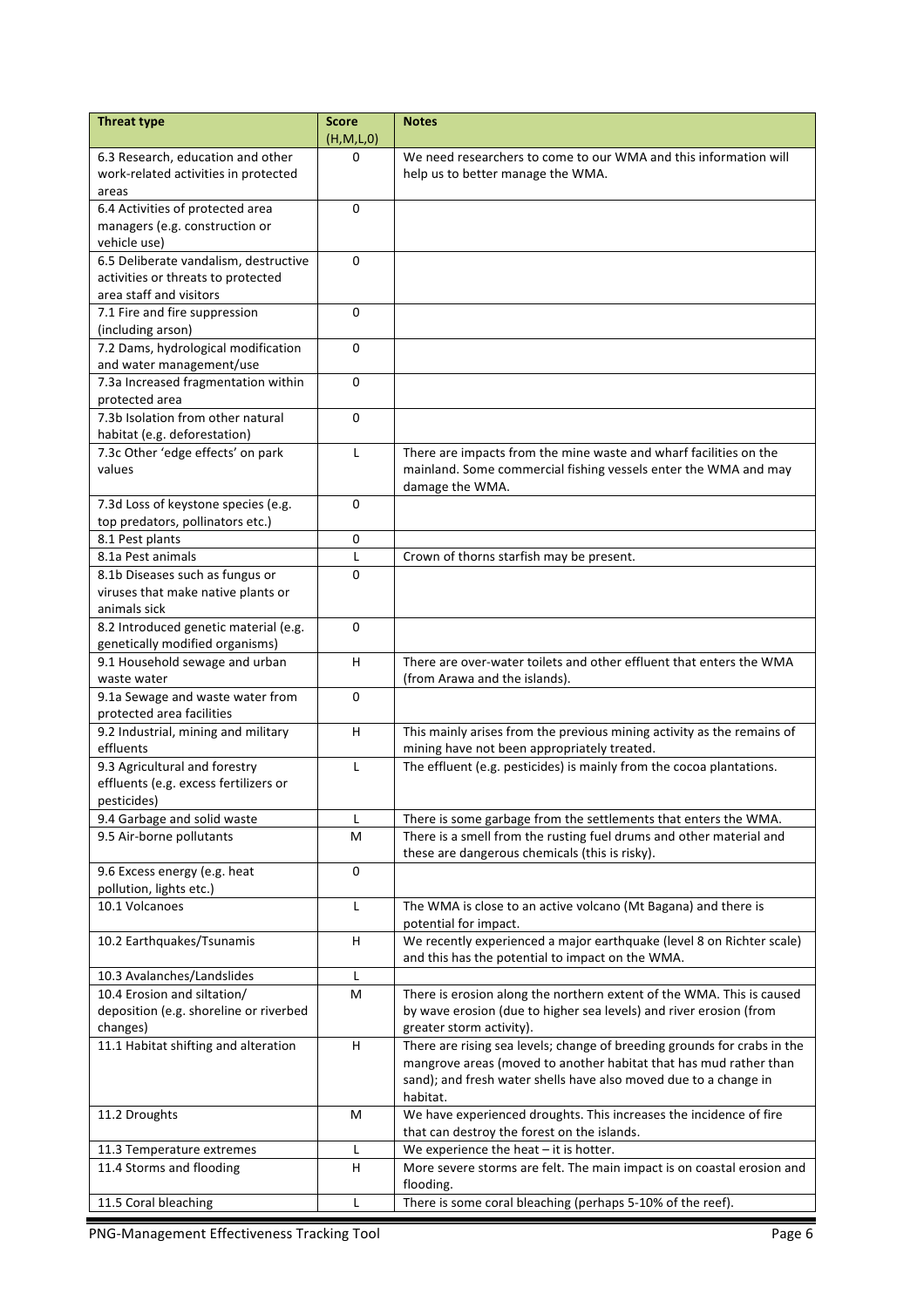| <b>Threat type</b>                       | <b>Score</b> | <b>Notes</b>                                                              |
|------------------------------------------|--------------|---------------------------------------------------------------------------|
|                                          | (H,M,L,0)    |                                                                           |
| 11.6 Intrusion by saltwater into         | 0            |                                                                           |
| gardens etc.                             |              |                                                                           |
| 11.7 Sea level rise                      | H            | This is occurring and causing coastal erosion.                            |
| Other (please explain)                   |              | People are talking about climate change. They are seeing it.              |
| 12.1 Loss of cultural links, traditional | H            | There is a loss of cultural links and traditional knowledge (e.g. how the |
| knowledge and/or management              |              | ancestors went about their lives). There are outside influences (loss of  |
| practices                                |              | traditional ways of fishing - now they use smaller nets and the           |
|                                          |              | methods have changed). Inter-marriage increases the loss of               |
|                                          |              | traditional culture. However, we maintain our matrilineal heritage.       |
| 12.2 Natural deterioration of            |              |                                                                           |
| important cultural site values           |              |                                                                           |
| 12.3 Destruction of cultural heritage    |              |                                                                           |
| buildings, gardens, sites etc.           |              |                                                                           |
| Other (please explain)                   |              |                                                                           |

# Table 5. Worst threats and ways forward

| <b>Threat</b><br>No. | <b>Threat</b><br>(Most significant first)                              | Threat number or<br>name (copy no.<br>from Table 4) | Nature of the threat, impact and how to reduce the impact.                                                                                                                                                                                                                                                                                                                                                                |
|----------------------|------------------------------------------------------------------------|-----------------------------------------------------|---------------------------------------------------------------------------------------------------------------------------------------------------------------------------------------------------------------------------------------------------------------------------------------------------------------------------------------------------------------------------------------------------------------------------|
|                      | Climate change (sea level<br>rise, habitat change,<br>storms/flooding) | 11.1,11.4,11.7                                      | Climate change is difficult to stop and causes severe<br>consequences (it is uncontrollable). We need more awareness<br>raising to discover some solutions. We may need to think<br>about finding new areas to settle.                                                                                                                                                                                                    |
| $\mathfrak{p}$       | Population increase                                                    | 1.1a                                                | The limited land (i.e. limited in total area, and limited<br>suitability as much is wetland) makes this a big issue (e.g.<br>higher numbers of people in each house, fewer places to build<br>houses, increases in pollution such as rubbish and effluent<br>from toilets). People are talking about this issue. There have<br>been discussions with our neighbours to secure more land and<br>move inland in the future. |
| 3                    | <b>Pollution</b>                                                       | 9.2, 9.3                                            | Mining effluent from the Panguna mine is still causing many<br>impacts and also the effluent from agricultural activities.                                                                                                                                                                                                                                                                                                |

# Part 4: What is the management like in the protected area?

| Table 6. Management effectiveness scores, comments, next steps |  |  |  |
|----------------------------------------------------------------|--|--|--|
|----------------------------------------------------------------|--|--|--|

| <b>Issue</b>                      | <b>Score</b><br>(0,1,2,3, NA) | <b>Comment</b>                                                                                                                                                                                                                                                                                                                                                                            | <b>Next steps</b>                                                                                                                                               |
|-----------------------------------|-------------------------------|-------------------------------------------------------------------------------------------------------------------------------------------------------------------------------------------------------------------------------------------------------------------------------------------------------------------------------------------------------------------------------------------|-----------------------------------------------------------------------------------------------------------------------------------------------------------------|
| 1a. Legal status                  | 3                             | The WMA is legally gazetted.                                                                                                                                                                                                                                                                                                                                                              |                                                                                                                                                                 |
| 1b. Legal status                  |                               |                                                                                                                                                                                                                                                                                                                                                                                           |                                                                                                                                                                 |
| 2a. Protected area<br>regulations | $\mathbf{1}$                  | There is no management for the<br>WMA. Certain areas within the<br>protected area are allocated to a<br>particular community and other<br>communities are prohibited from<br>going into these areas and taking<br>the resources. We tell people to<br>move away if they are not in the<br>correct place to fish. However,<br>some people don't listen and they<br>just do what they want. | We need to come together as the<br>WMA is very big and we need to talk<br>and cooperate. We need to identify<br>community boundaries and identify<br>use zones. |
| 2b. Protected area<br>regulations |                               |                                                                                                                                                                                                                                                                                                                                                                                           |                                                                                                                                                                 |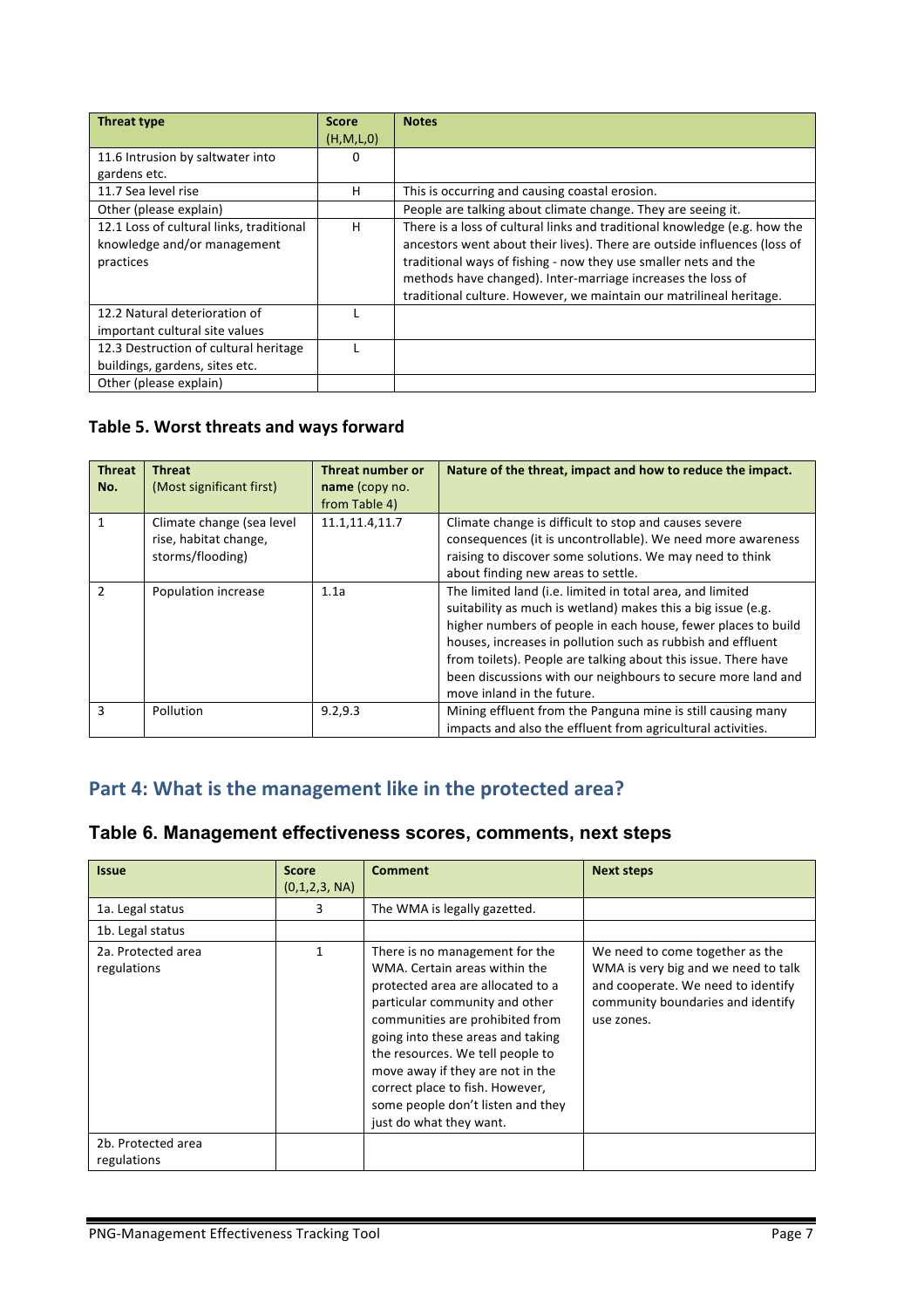| <b>Issue</b>                                       | <b>Score</b><br>(0,1,2,3, NA) | <b>Comment</b>                                                                                                                                                                                                                                                                                                                                                                                                                                                | <b>Next steps</b>                                                                                                                                                                                                      |
|----------------------------------------------------|-------------------------------|---------------------------------------------------------------------------------------------------------------------------------------------------------------------------------------------------------------------------------------------------------------------------------------------------------------------------------------------------------------------------------------------------------------------------------------------------------------|------------------------------------------------------------------------------------------------------------------------------------------------------------------------------------------------------------------------|
| 3. Law enforcement                                 | 1                             | There is a Village Assembly (on the<br>ground). There are seven clan<br>chiefs who represent the villages in<br>the Village Assembly. The Chair is a<br>Village Chief who is elected by<br>voting and is responsible for<br>enforcing the guidelines and rules<br>concerning the WMA. They can<br>come up with policies for the<br>WMA. There are some village<br>policemen that enforce the rules,<br>but they lack support and<br>resources (e.g. no boat). | The existing structure is not<br>functioning well. We need to discuss<br>how to move forward. We need a<br>separate Management Committee to<br>oversee Pirung and this would<br>include some of the Chiefs.            |
| 4. Protected area objectives                       | $\mathbf 0$                   | There were objectives when the<br>WMA was established, but there<br>are no agreed objectives now.                                                                                                                                                                                                                                                                                                                                                             | A group needs to be formed to<br>progress the development of a<br>Management Plan and related<br>objectives.                                                                                                           |
| 5. Protected area design                           | $\overline{2}$                | The size and shape are satisfactory,<br>but internal management could be<br>better.                                                                                                                                                                                                                                                                                                                                                                           | Develop a zoning plan to identify<br>areas of responsibility for the clans.                                                                                                                                            |
| 6. Protected area boundaries                       | $\mathbf{1}$                  | The boundary is generally known,<br>but is not always respected by<br>other communities.                                                                                                                                                                                                                                                                                                                                                                      | We must come together (i.e.<br>communities from within and outside<br>the WMA) and raise awareness of the<br>boundaries. This will help to promote<br>good relations between the<br>communities now and in the future. |
| 7. Management plan                                 | $\mathbf 0$                   | There is no Management Plan                                                                                                                                                                                                                                                                                                                                                                                                                                   | We need to develop a Management<br>Plan for the WMA.                                                                                                                                                                   |
| 7a. Planning process                               | $\Omega$                      | Rights holders have no input into<br>planning because there is no plan.                                                                                                                                                                                                                                                                                                                                                                                       |                                                                                                                                                                                                                        |
| 7b. Planning process                               | $\mathbf 0$                   | There is no regular review or<br>updating of plans.                                                                                                                                                                                                                                                                                                                                                                                                           |                                                                                                                                                                                                                        |
| 7c. Planning process                               | 0                             | Monitoring is not undertaken.                                                                                                                                                                                                                                                                                                                                                                                                                                 |                                                                                                                                                                                                                        |
| 8. Regular work plan                               | $\mathbf 0$                   |                                                                                                                                                                                                                                                                                                                                                                                                                                                               | First develop the Management Plan<br>and then a Work Plan.                                                                                                                                                             |
| 9. Resource inventory                              | 0                             |                                                                                                                                                                                                                                                                                                                                                                                                                                                               | Information is needed on the marine<br>ecosystem and associated cultural<br>values.                                                                                                                                    |
| 10. Protection systems                             | 0                             | There are no permits and no<br>patrols.                                                                                                                                                                                                                                                                                                                                                                                                                       |                                                                                                                                                                                                                        |
| 11. Research and monitoring                        | 0                             |                                                                                                                                                                                                                                                                                                                                                                                                                                                               |                                                                                                                                                                                                                        |
| 12. Resource management                            | $\mathbf 0$                   | Traditional practices of resource<br>management exist.                                                                                                                                                                                                                                                                                                                                                                                                        | Strengthen and enhance traditional<br>resource management practices.                                                                                                                                                   |
| 13a. Staff numbers                                 | 0                             | We used to have rangers when the<br>WMA started and they undertook<br>surveillance.                                                                                                                                                                                                                                                                                                                                                                           | We need rangers on the ground to<br>assist with management.                                                                                                                                                            |
| 13b. Other people working<br>on the protected area | $\mathbf 0$                   | We are not fully aware of the<br>activities undertaken by other<br>communities within the WMA.                                                                                                                                                                                                                                                                                                                                                                | There needs to be communication<br>and awareness raising to encourage<br>members to engage in the WMA.                                                                                                                 |
| 14. Training and skills                            | 0                             |                                                                                                                                                                                                                                                                                                                                                                                                                                                               |                                                                                                                                                                                                                        |
| 15. Current budget                                 | $\mathbf 0$                   | <b>District Services Improvement</b><br>Program can provide some income<br>(although this traditionally is spent<br>on infrastructure). The LLGs decide<br>on how money is distributed.                                                                                                                                                                                                                                                                       | Try to access funds from the District<br>Services Improvement Program (e.g.<br>submit proposal to the electoral<br>office).                                                                                            |
| 16. Security of budget                             | 0                             |                                                                                                                                                                                                                                                                                                                                                                                                                                                               |                                                                                                                                                                                                                        |
| 17. Management of budget                           | NА                            |                                                                                                                                                                                                                                                                                                                                                                                                                                                               |                                                                                                                                                                                                                        |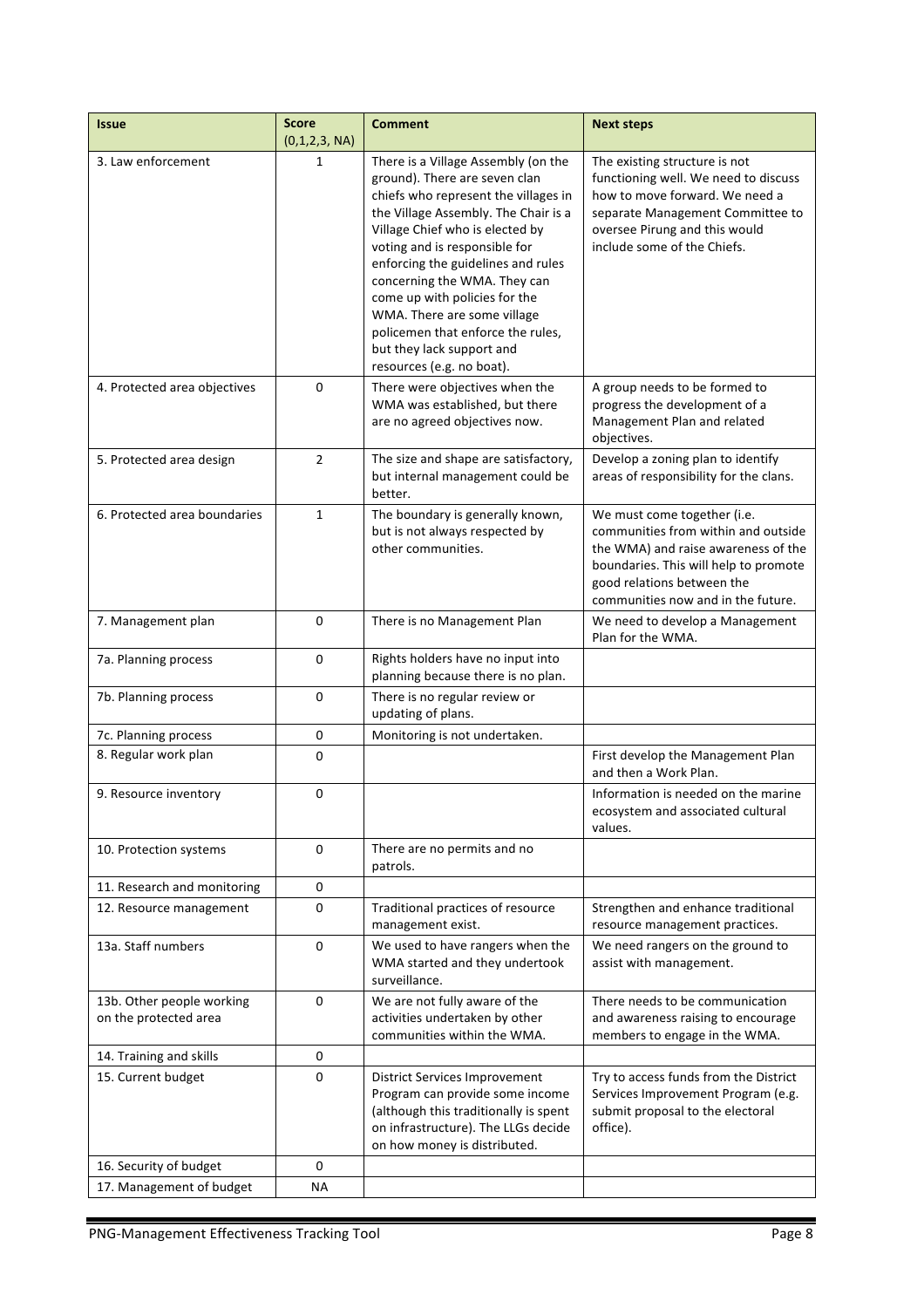| <b>Issue</b>                                          | <b>Score</b><br>(0,1,2,3, NA) | <b>Comment</b>                                                                                                                                  | <b>Next steps</b>                                                                                                                                                                                                        |  |
|-------------------------------------------------------|-------------------------------|-------------------------------------------------------------------------------------------------------------------------------------------------|--------------------------------------------------------------------------------------------------------------------------------------------------------------------------------------------------------------------------|--|
| 18. Equipment                                         | 0                             | There is currently no equipment. In<br>2009 we sought assistance to get<br>banana boats to patrol the area,<br>but they are broken now.         | Basic equipment is needed e.g. a<br>boat. We need to set up a<br>Management Committee and provide<br>equipment to the Committee to<br>facilitate their work.                                                             |  |
| 19. Maintenance of<br>equipment                       | ΝA                            |                                                                                                                                                 |                                                                                                                                                                                                                          |  |
| 20. Education and awareness                           | 0                             |                                                                                                                                                 | The community needs to have<br>information about their protected<br>area and its importance. This could<br>be introduced into the education<br>system and include the participation<br>of community members and leaders. |  |
| 21. Planning for land use or<br>marine activities     | 0                             | Our land has been taken and used<br>for mining purposes. Mining may<br>come again and the main wharf is<br>there.                               | The WMA needs to be better<br>organised so that we can plan for our<br>area and raise its profile so that<br>others are aware of the WMA and<br>avoid negative impacts on the WMA.                                       |  |
| 22. State and commercial<br>neighbours                | 0                             |                                                                                                                                                 | There should be greater engagement<br>between the WMA and all levels of<br>government and industry.                                                                                                                      |  |
| 23. Indigenous people/<br><b>Customary landowners</b> | 0                             | There is no organisational structure<br>and no way for landowners to be<br>involved in decision making.                                         |                                                                                                                                                                                                                          |  |
| 24a. Impact on communities                            | $\Omega$                      | No communication and trust<br>between customary landowners<br>and other stakeholders.                                                           |                                                                                                                                                                                                                          |  |
| 24b. Impact on communities                            | 0                             | No programs to improve<br>community welfare.                                                                                                    | Community programs are needed.                                                                                                                                                                                           |  |
| 24c. Impact on communities                            | $\Omega$                      | Not all people are aware of the<br>presence of the WMA, but it is<br>believed that the people will<br>support the reinvigoration of the<br>WMA. | There needs to be awareness raising<br>to maintain support for the WMA.                                                                                                                                                  |  |
| 25. Economic benefit                                  | $\overline{2}$                | Some marine resources are sold in<br>local markets to supplement the<br>living standards of the people.                                         | Develop a sustainable fishing project<br>and attract small community<br>developments that support improved<br>livelihoods. Tourism could be<br>improved as the area has good<br>beaches, reefs and scenery.              |  |
| 26. Monitoring and<br>evaluation                      | 0                             |                                                                                                                                                 |                                                                                                                                                                                                                          |  |
| 27. Visitor facilities                                | 0                             | Most visitors stay in Arawa and visit<br>the area and its beaches.                                                                              |                                                                                                                                                                                                                          |  |
| 28. Commercial tourism<br>operators                   | $\mathbf 0$                   |                                                                                                                                                 |                                                                                                                                                                                                                          |  |
| 29. Fees                                              | 0                             | Fees were charged in the past, but<br>there is currently no structure for<br>this now.                                                          |                                                                                                                                                                                                                          |  |
| 30. Condition of values                               | $\overline{2}$                |                                                                                                                                                 |                                                                                                                                                                                                                          |  |
| 30a. Condition of values                              | 0                             | The assessment is not based on<br>monitoring.                                                                                                   | Research and monitoring are<br>important to assist management and<br>planning.                                                                                                                                           |  |
| 30b. Condition of values                              | 0                             | There are no threat abatement<br>plans.                                                                                                         | Threat planning is an important part<br>of park management.                                                                                                                                                              |  |
| 30c. Condition of values                              | 0                             | There is no routine park<br>management.                                                                                                         | Resources are needed to implement<br>park management actions.                                                                                                                                                            |  |